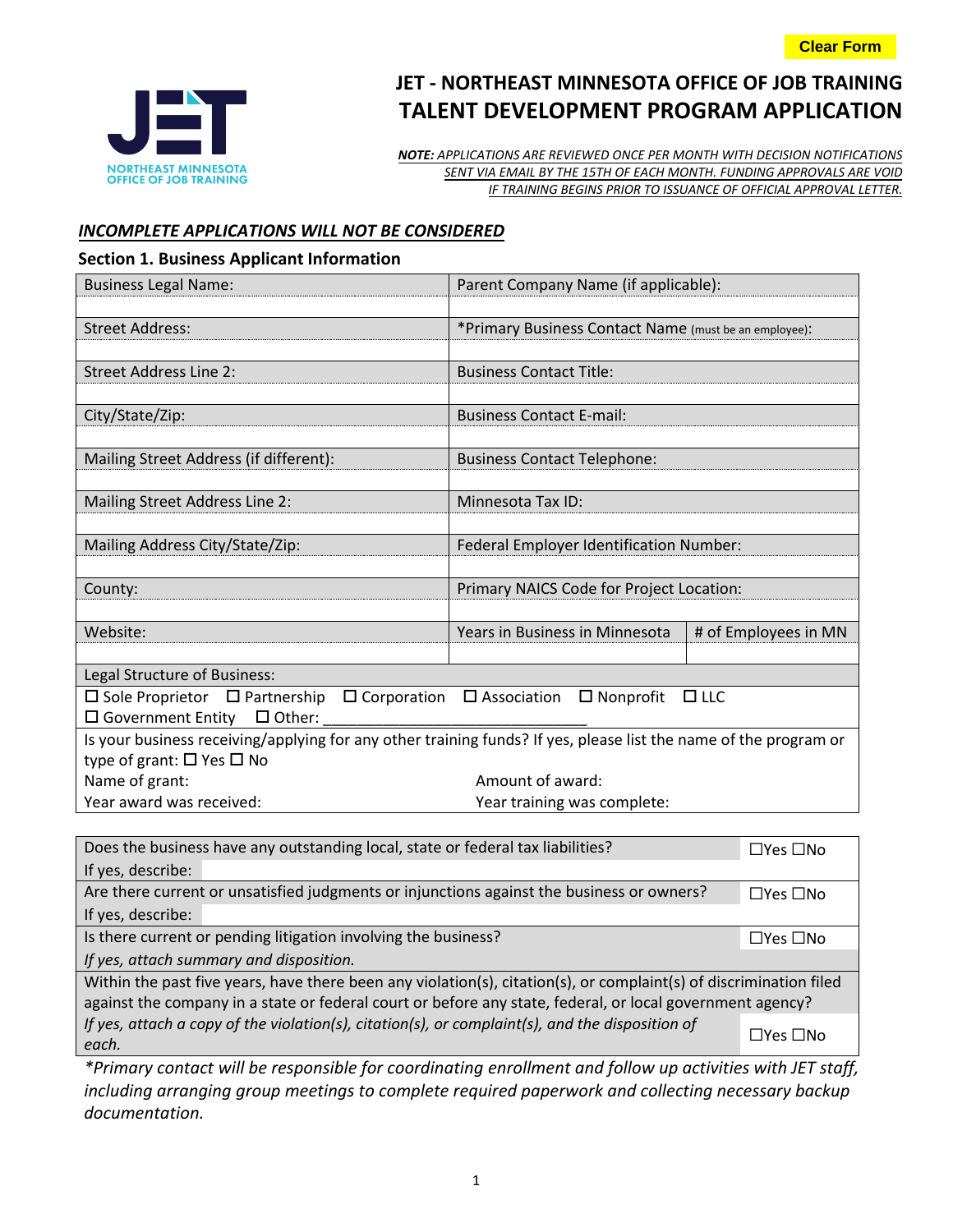## **Section 2. Training Project Information – ALL SECTIONS MUST BE COMPLETE TO APPLY**

# **\*Each unique training program requested should be listed on a separate page\***

(contact Renee Prout renee.prout@nemojt.org for additional training pages)

| <b>Training Project Description</b>                          |                                       |    |
|--------------------------------------------------------------|---------------------------------------|----|
| Description of the educational/training being proposed<br>1. |                                       |    |
|                                                              |                                       |    |
|                                                              |                                       |    |
|                                                              |                                       |    |
|                                                              |                                       |    |
|                                                              |                                       |    |
|                                                              |                                       |    |
|                                                              |                                       |    |
|                                                              |                                       |    |
|                                                              |                                       |    |
|                                                              |                                       |    |
|                                                              |                                       |    |
|                                                              |                                       |    |
| 2. Training provider name:                                   |                                       |    |
| 3. Number of hours of training per employee:                 | 4. Cost of instruction/tuition:       |    |
| 5. Cost of training per person*:                             | 6. Start/end dates of the training**: | to |
| 7. Resulting credentials:                                    |                                       |    |

*\*The Talent Development Program can only pay for those who complete training*

*\*\* Start date must be at least 30 days from the date of this application*

# **Section 3. Trainee Detail (must be complete to apply)**

*a form to list additional trainees or multiple training programs can be provided upon request*

| <b>Trainee Name</b>                                                | Date of<br><b>Birth</b> | <b>SSN</b><br>(last 4<br>digits) | <b>Position Title</b> | <b>Current</b><br><b>Wage</b> | Dates of<br><b>Training</b> | Employ-<br>ment<br><b>Start Date</b> |
|--------------------------------------------------------------------|-------------------------|----------------------------------|-----------------------|-------------------------------|-----------------------------|--------------------------------------|
|                                                                    |                         |                                  |                       |                               |                             |                                      |
|                                                                    |                         |                                  |                       |                               |                             |                                      |
|                                                                    |                         |                                  |                       |                               |                             |                                      |
|                                                                    |                         |                                  |                       |                               |                             |                                      |
|                                                                    |                         |                                  |                       |                               |                             |                                      |
|                                                                    |                         |                                  |                       |                               |                             |                                      |
|                                                                    |                         |                                  |                       |                               |                             |                                      |
|                                                                    |                         |                                  |                       |                               |                             |                                      |
| = TOTAL NUMBER OF FULL TIME (32+ hrs/week) EMPLOYEES TO BE TRAINED |                         |                                  |                       |                               |                             |                                      |

*\* At least 51% of trainees must have been employed with applicant business for 6 months or more*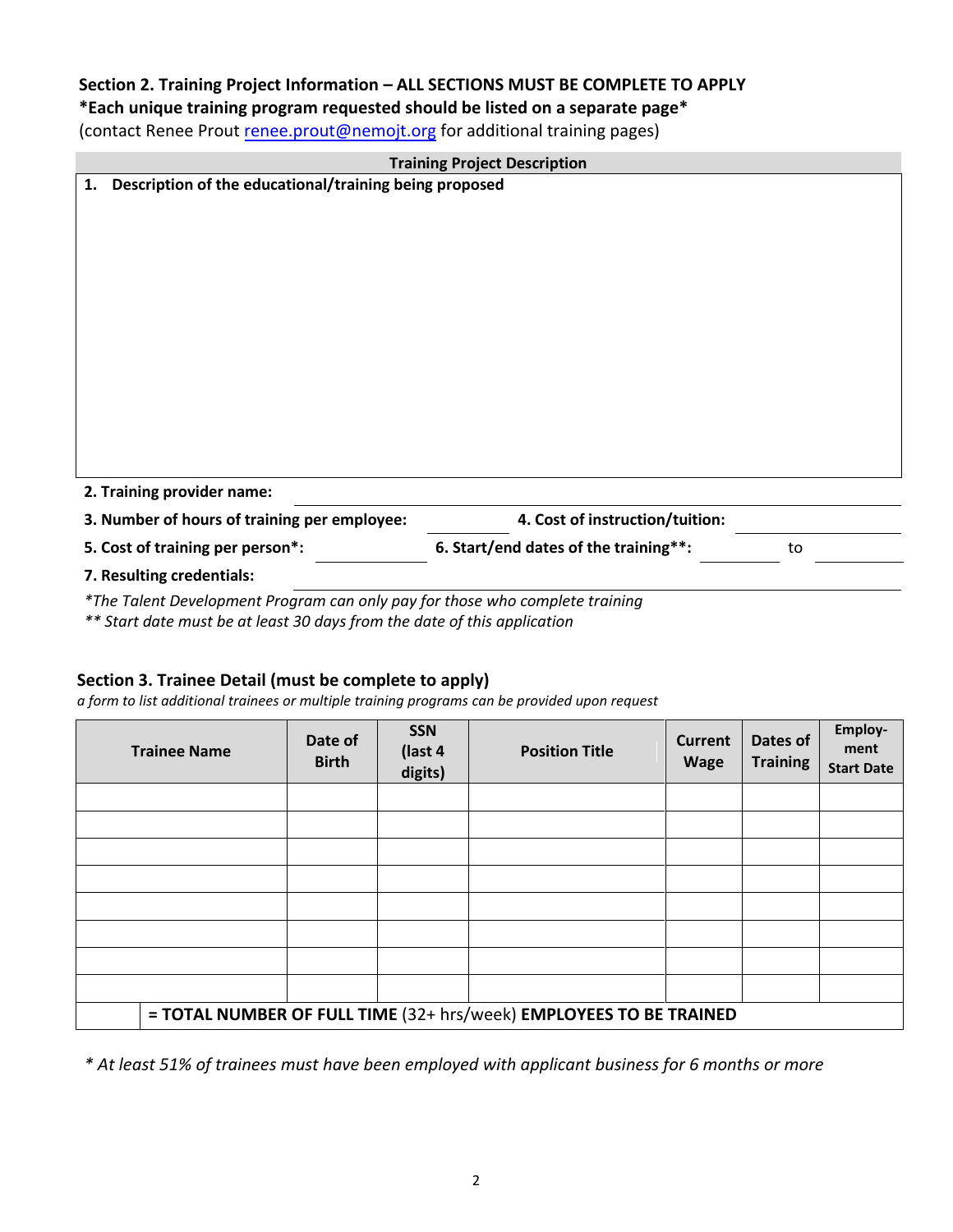## **Section 4. Training Program Budget**

Grant will not pay for costs in shaded areas; use in-kind or matching dollars.

|    | A.<br><b>Budget Category</b>                                        | <b>B.</b><br><b>Total Costs</b> | C.<br><b>Talent Development</b><br><b>Program Funds</b><br>Requested | D.<br>Employer<br><b>Contribution *</b><br>$(B-C)$ |
|----|---------------------------------------------------------------------|---------------------------------|----------------------------------------------------------------------|----------------------------------------------------|
| 1. | <b>Training Costs (tuition, instructor</b><br>fees/per diem, etc.)  |                                 |                                                                      | \$0.00                                             |
| 2. | <b>Manuals/Textbooks</b>                                            |                                 |                                                                      | \$0.00                                             |
| 3. | Training Equipment Purchase (must be<br>employer contribution)      |                                 |                                                                      |                                                    |
| 4. | <b>Other Costs</b> (e.g., copies, DVDs)                             |                                 |                                                                      | \$0.00                                             |
|    | 5. Facility Usage (if some training takes<br>place at company site) |                                 |                                                                      |                                                    |
| 6. | Travel, Food, Lodging (if some training<br>takes place off site)    |                                 |                                                                      |                                                    |
|    | 7. Sub Total                                                        | \$0.00                          | \$0.00                                                               | \$0.00                                             |
| 8. | Trainee Wages/Benefits (if paid during<br>training)                 |                                 |                                                                      |                                                    |
| 9. | <b>Indirect Costs</b>                                               |                                 |                                                                      |                                                    |
|    | <b>10. GRAND TOTAL</b>                                              | \$0.00                          | \$0.00                                                               | \$0.00                                             |

**\*Note: Businesses will be required to provide a portion of the training costs (e.g. instructors' wages, curriculum development, and training manuals/textbooks) dependent upon the size of the business/ number of employees: 50 or less employees = 10% contribution; 51 – 100 = 25%; 101+ = 50%**

Examples of employer contribution, *in addition to the direct costs***,** may include wages paid to trainees during the training period, equipment purchased to be used in the training project, manuals and textbooks, curriculum development, facility usage and travel.

## *NOTE: THIS APPLICATION MUST BE SUBMITTED AT LEAST ONE MONTH BEFORE THE TRAINING START DATE*